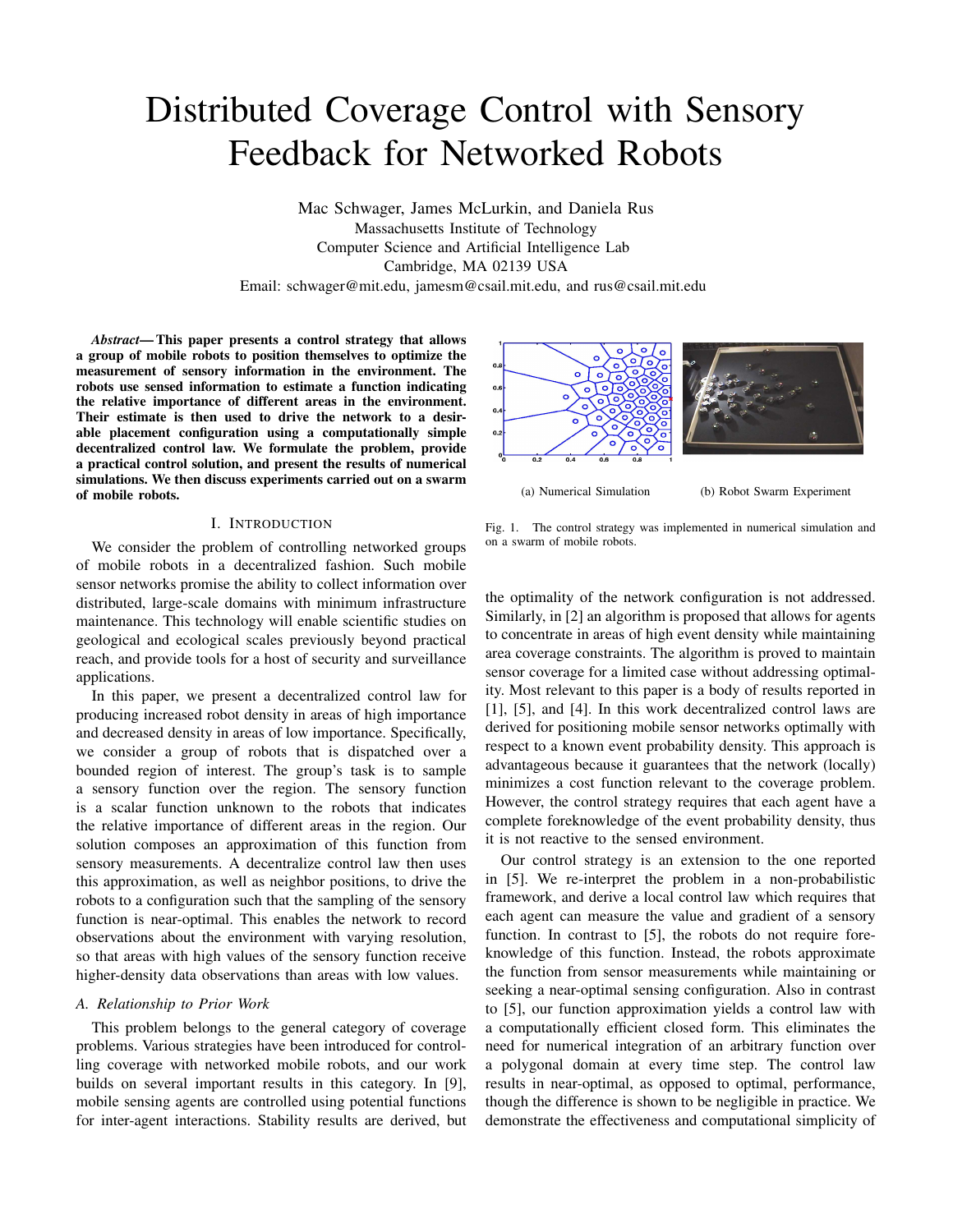the algorithm in numerical simulations and in experiments on swarms of 40-50 robots (see Figure 1).

## II. PROBLEM FORMULATION

In this section, we build a function representing the sensing cost associated with a network configuration. A network is said to have optimal coverage if it minimizes this cost function over the region of interest. Following standard results in the field [5], we show that all configurations of a certain type, namely centroidal Voronoi configurations, correspond to local minima of the cost function.

The sensor network consists of a group of identical robots, each with some degree of mobility and the capacity for measuring a sensory function from the environment. The sensory function indicates the relative importance of different areas in the environment. It may be a quantity that is sensed directly, such as temperature, or it may demand more elaborate processing of sensory data, such as would be required to detect the concentration of a chemical, or the intensity of sound of a particular frequency.<sup>1</sup> In addition, we assume that a robot can measure the positions of its Voronoi neighbors relative to itself, and that it can detect the boundaries of the region of interest. We review the formalism introduced in [5] to rigorously model the scenario described above.

Let there be *n* robots in a known, convex polytope  $Q \subset \mathbb{R}^N$ . An arbitrary point in  $Q$  is denoted  $q$ , the position of the  $i^{th}$ robot is denoted  $p_i$ , and the set of all robot positions is denoted  $P = \{p_1, ..., p_n\}$ . Let  $W = \{W_1, ..., W_n\}$  be a partition of  $Q$  such that one robot at position  $p_i$  lies within each region W<sub>i</sub>. Define the sensory function,  $\phi(q) : Q \mapsto \mathbb{R}_+$ , as a scalar function with continuous first derivatives over Q. The function  $\phi(q)$  is not known by the robots in the network.

Let the *unreliability* of the sensor measurement be defined by a function  $f(x)$  which is strictly increasing. Specifically,  $f(||q-p_i||)$  describes how unreliable is the measurement of the information at q by a sensor at  $p_i$  (henceforth,  $\Vert . \Vert$  is used to denote the  $\ell^2$ -norm). This form of  $f(x)$  is physically appealing since it is reasonable that sensing will become more unreliable farther from the sensor.

We can formulate the cost incurred by one robot sensing over one region  $W_i$  as

$$
h_i(p_i, W_i) = \int_{W_i} f(||q - p_i||) \phi(q) dq.
$$

Notice that unreliable sensing is expensive and high values of  $\phi(q)$  are also expensive. Summing over all robots, a function representing the overall sensing cost of a given network configuration can be written

$$
\mathcal{H}(P,\mathcal{W}) = \sum_{i=1}^{n} \int_{W_i} f(||q - p_i||) \phi(q) dq.
$$
 (1)

An optimal network configuration corresponds to a particular pair  $(P, W)$  which minimizes (1).

<sup>1</sup>In contrast, Cortés et al [5] use a probability density function describing the likelihood of an event occurring in a particular area.

To solve this minimization problem, we must introduce the notion of a Voronoi partition. The Voronoi region,  $V_i$ , of a given robot is the region of points that are closer to that robot than to any other, that is

$$
V_i = \{ q \in Q \mid ||q - p_i|| \le ||q - p_j||, \forall j \neq i \}.
$$

The division of an area into such regions is called a Voronoi partition, denoted  $V(P)$ , and is a function of the robot positions. We will use the shorthand  $\mathcal{H}_{\mathcal{V}}(P) = \mathcal{H}(P, \mathcal{V}(P)).$ 

Because the function  $f(x)$  is strictly increasing, the Voronoi partition,  $V$ , minimizes the cost function,  $H$ , for any fixed configuration, P, of robots. This is clear since, for an arbitrary point  $q \in Q$ ,  $q \in V_i$  gives the smallest value of  $f(\Vert q - p_i \Vert)$ over i, and therefore the smallest contribution to  $H$ . Thus we have

$$
\min_{P,W} \mathcal{H} = \min_{P} \mathcal{H}_{\mathcal{V}}.
$$

To find local minima of  $\mathcal{H}_{\mathcal{V}}$ , we examine solutions to the expression

$$
\nabla \mathcal{H}_{\mathcal{V}} = [\cdots \frac{\partial \mathcal{H}_{\mathcal{V}}}{\partial p_i}^T \cdots]^T = \mathbf{0}.
$$

It is clear that each partial derivative must be zero for a local minimum. Applying a multi-variable generalization of Leibniz Rule, $2$  we can move the differentiation inside the integral sign in (1) to get

$$
\frac{\partial \mathcal{H}_{\mathcal{V}}}{\partial p_i} = \int_{V_i} \frac{\partial f(||q - p_i||)}{\partial p_i} \phi(q) dq + \sum_{j \in \mathcal{N}_i} \int_{\partial V_j} f(||q - p_i||) \phi(q) \frac{\partial \partial V_j}{\partial p_i} n_j dq + \int_{\partial V_i} f(||q - p_i||) \phi(q) \frac{\partial \partial V_i}{\partial p_i} n_i dq, \tag{2}
$$

where  $\partial V_i$  denotes the boundary of the region  $V_i$ ,  $n_i(q)$ denotes the outward facing normal of  $\partial V_i$ , and  $\mathcal{N}_i$  is the set of indices of the neighbors of  $p_i$ , excluding i itself. Note that all the integrals in (2) are  $N \times 1$  vectors since  $\frac{\partial \partial V_i}{\partial p_i}$  is an  $N \times N$ matrix and  $n_i$  is an  $N \times 1$  vector. We assert that the last two terms of (2), in fact, sum to zero. A proof can be outlined as follows. Since  $p_i$  only affects  $\partial V_j$  at the shared boundary of  $V_j$  and  $V_i$ , we have that

$$
\sum_{j \in \mathcal{N}_i} \frac{\partial \partial V_j}{\partial p_i} = \frac{\partial \partial V_i}{\partial p_i}.
$$

Also, an inward normal,  $-n_i$ , for  $V_i$  is equal to an outward normal,  $n_j$ , for any of its neighbors  $V_j$ , at the boundary which they share. This leads to

$$
\sum_{j \in \mathcal{N}_i} \int_{\partial V_j} f(\|q - p_i\|) \phi(q) \frac{\partial \partial V_j}{\partial p_i} n_j dq = - \int_{\partial V_i} f(\|q - p_i\|) \phi(q) \frac{\partial \partial V_i}{\partial p_i} n_i dq,
$$

<sup>2</sup>This procedure is known in fluid mechanics as the Reynolds Transport Theorem.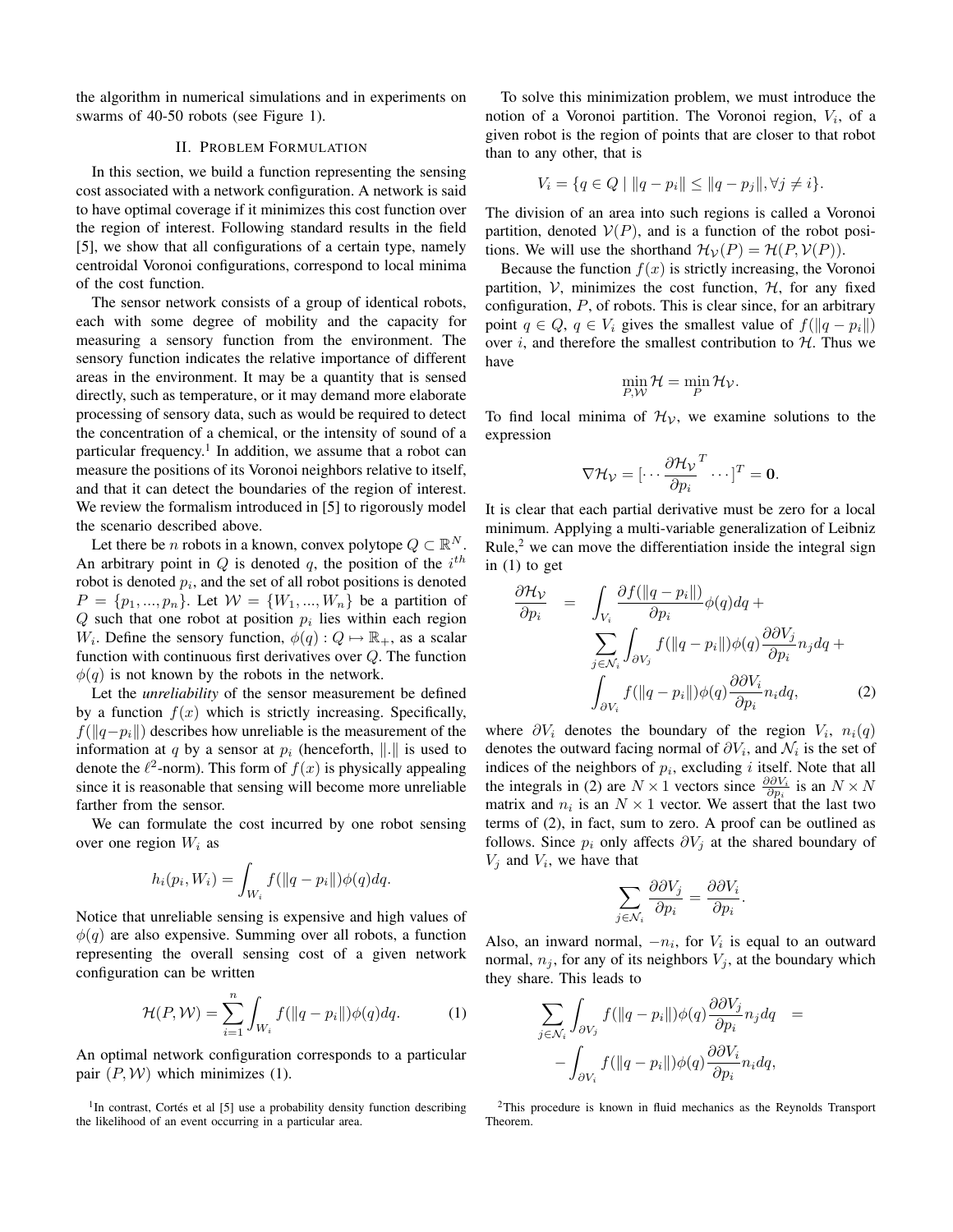giving the desired result.

Using this fact, (2) can simply be written

$$
\frac{\partial \mathcal{H}_\mathcal{V}}{\partial p_i} = \int_{V_i} \frac{\partial f(\|q - p_i\|)}{\partial p_i} \phi(q) dq.
$$

We can evaluate the partial derivative of  $f(x)$  using the chain rule, and move  $p_i$  outside of the integral to give

$$
\frac{\partial \mathcal{H}_{\mathcal{V}}}{\partial p_i} = -\int_{V_i} \frac{q}{\|q - p_i\|} \left. \frac{df(x)}{dx} \right|_{\|q - p_i\|} \phi(q) dq +
$$
\n
$$
p_i \int_{V_i} \frac{1}{\|q - p_i\|} \left. \frac{df(x)}{dx} \right|_{\|q - p_i\|} \phi(q) dq \qquad (3)
$$

Next we define two properties analogous to mass-moments of rigid bodies. The mass of  $V_i$  is defined as

$$
M_{V_i} = \int_{V_i} \frac{1}{\|q - p_i\|} \left. \frac{df(x)}{dx} \right|_{\|q - p_i\|} \phi(q) dq, \tag{4}
$$

and the centroid of  $V_i$  is defined as

$$
C_{V_i} = \frac{1}{M_{V_i}} \int_{V_i} \frac{q}{\|q - p_i\|} \left. \frac{df(x)}{dx} \right|_{\|q - p_i\|} \phi(q) dq. \tag{5}
$$

Note that  $f(x)$  strictly increasing and  $\phi(q)$  strictly positive imply both  $M_{V_i} > 0 \ \forall \ V_i \neq \{\emptyset\}$  and  $C_{V_i} \in V_i \backslash \partial V_i$  ( $C_{V_i}$ is in the interior of  $V_i$ ). Thus  $M_{V_i}$  and  $C_{V_i}$  have properties intrinsic to physical masses and centroids. Substituting these quantities into (3) gives

$$
\frac{\partial \mathcal{H}_\mathcal{V}}{\partial p_i} = -M_{V_i}(C_{V_i} - p_i). \tag{6}
$$

Equation (6) implies that local minima of  $\mathcal{H}_{\mathcal{V}}$ , and therefore  $\mathcal{H}(P, \mathcal{W})$ , correspond to the configurations, P, such that  $p_i =$  $C_{V_i}$   $\forall i$ , that is, each agent is located at the centroid of its Voronoi region. We will denote the set of all such centroidal Voronoi configurations as  $P_C$ . Thus, the optimal coverage task is to drive the group of robots to a centroidal Voronoi configuration,  $P \in P_C$ .

#### III. ESTIMATED ERROR FEEDBACK CONTROL

We will design a control law to take advantage of the surprisingly simple result in (6). The control law will drive the network to an *estimated* centroidal Voronoi configuration using sensory data available to the robots to form an on-line approximation of the centroids of their Voronoi regions.

Assume that the dynamics of each robot can be modeled by the first-order equation

$$
\dot{p}_i = u_i,\tag{7}
$$

where  $u_i$  is the control input. This might mean simply that a low-level controller is in place to enforce first-order dynamics. Next, prescribe the linear proportional control law

$$
u_i = k(\hat{C}_{V_i} - p_i), \tag{8}
$$

where  $\hat{C}_{V_i}$  is an estimate of  $C_{V_i}$  based on the information available to robot  $i$ . To investigate the stability of such a control law we propose to use  $\mathcal{H}_{\mathcal{V}}(P)$  as a Lyapunov-like

function. Taking the time derivative of  $\mathcal{H}_{\mathcal{V}}(P)$  along the trajectories of (7) gives

$$
\dot{\mathcal{H}}_{\mathcal{V}} = \sum_{i} \frac{\partial \mathcal{H}_{\mathcal{V}}}{\partial p_i}^T \dot{p}_i,
$$

and using (6) and (8) we get

$$
\dot{\mathcal{H}}_{\mathcal{V}} = -k \sum_{i=1}^{n} M_{V_i} e_i^T \hat{e}_i, \tag{9}
$$

where  $e_i = (C_{V_i} - p_i)$ , and  $\hat{e}_i = (\hat{C}_{V_i} - p_i)$ . The actual error,  $e_i$ , is unknown. Notice, however, that if an estimate,  $\hat{e}_i$ , can be found such that the inner product of the two errors is positive, convergence of  $\hat{e}_i$  to zero will be guaranteed. Geometrically, this means that the angle between  $\hat{e}_i$  and  $e_i$  must remain less than  $\pi/2$  *rad* for all time. We use this insight to design a centroid estimate,  $\hat{C}_V$ , using only sensed information local to robot i.

Henceforth we will deal with the specific case in which  $f(x) = 1/2x^2$ . This causes the factor

$$
\frac{1}{\|q-p_i\|} \left. \frac{df(x)}{dx} \right|_{\|q-p_i\|}
$$

to become unity, making the proceeding expressions more transparent. The method presented, however, is valid for any strictly increasing  $f(x)$  with smooth first derivatives.

## *A. Control Using Linear Approximations*

Consider a situation in which the values of the sensory function,  $\phi(p_i)$ , and its gradient,  $\nabla \phi |_{p_i}$ , are available continuously to robot  $i$  at its current position. In this case, the available information motivates a linear estimate of  $C_{V_i}$  over the known region  $V_i$ . We define the linear approximation to  $C_{V_i}$  calculated from an agent at position  $p_i$  as

$$
\hat{C}_{V_i} = \frac{1}{\hat{M}_{V_i}} \int_{V_i^+} q \hat{\phi}_i(q) dq, \qquad (10)
$$

where

$$
\hat{M}_{V_i} = \int_{V_i^+} \hat{\phi}_i(q) dq,\tag{11}
$$

$$
V_i^+ = V_i \cap \{q \mid \hat{\phi}_i(q) \ge 0\}, \text{ and } (12)
$$

$$
\hat{\phi}_i(q) = \phi(p_i) + \nabla \phi^T \mid_{p_i} (q - p_i). \tag{13}
$$

The above formulation follows naturally from the definition of  $C_{V_i}$  and  $M_{V_i}$  in (5) and (4). The integrals are taken over  $V_i^+$  to avoid calculating values of  $\hat{M}_{V_i} \leq 0$  and values of  $\hat{C}_{V_i}$ outside of the region  $V_i$ .

We can prove the stability of the proposed controller in the case of linear  $\phi(q)$ . In this case the function  $\phi(q)$  is fully parameterized by its value and gradient as measured at any point, therefore  $\hat{\phi}_i(q) = \phi(q)$ . This special case becomes mathematically equivalent to that treated in [5]. Then  $\hat{C}_{V_i} =$  $C_{V_i}$  and from (9) we have that

$$
\dot{\mathcal{H}}_{\mathcal{V}} = -k \sum_{i=1}^{n} M_{V_i} e_i^T e_i.
$$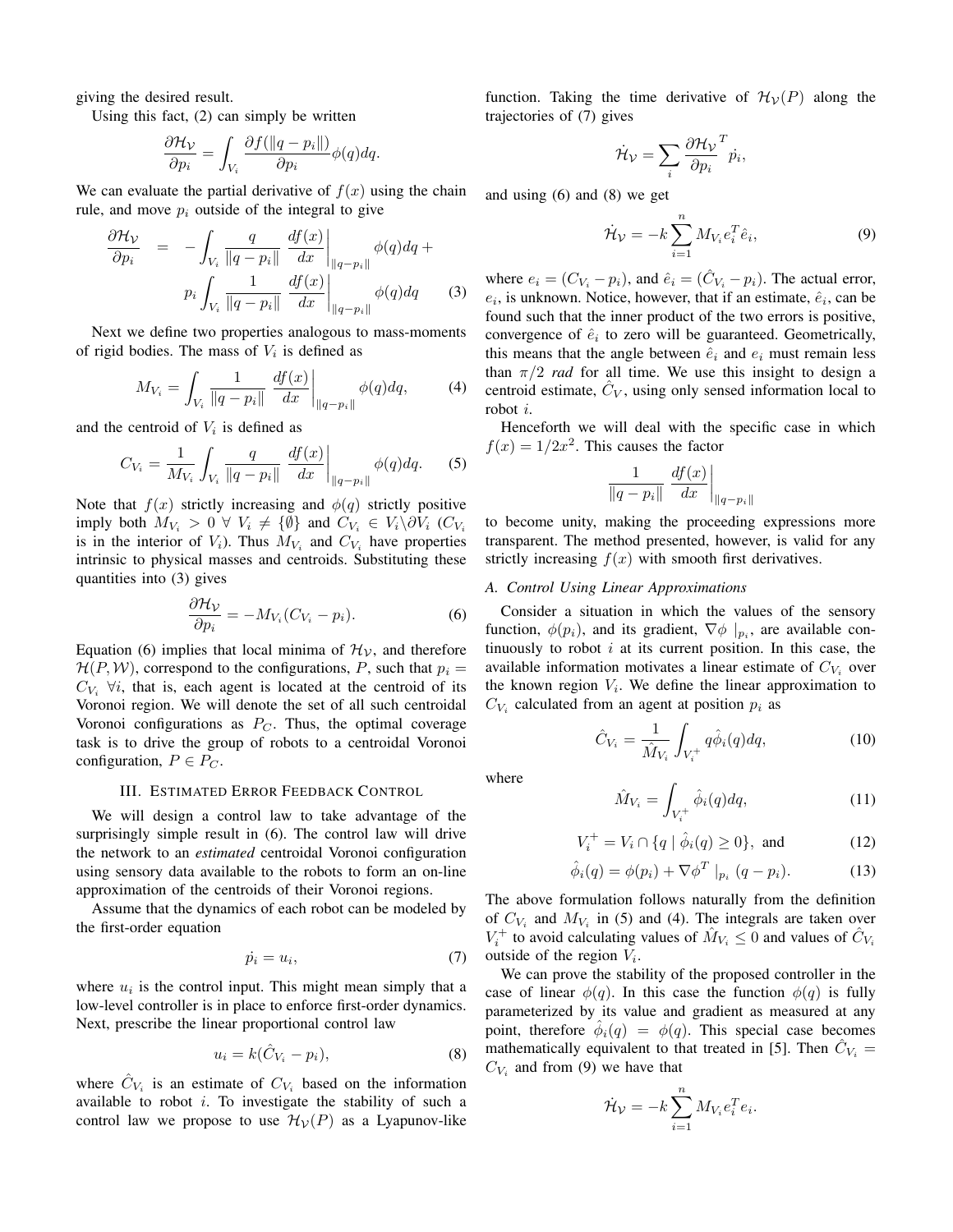As was noted previously,  $M_{V_i} > 0$ , therefore  $\mathcal{H}_V \leq 0 \ \forall p_i$ , and  $\mathcal{H}_{\mathcal{V}} = 0$  iff  $p_i = C_{V_i} \ \forall i$ . Additionally,  $P_C$  is the largest invariant set since, from (7) and (8),  $\dot{p}_i = 0 \ \forall i \leftrightarrow P \in P_C$ . Then by LaSalle's theorem  $\lim_{t\to\infty} p_i = C_{V_i}$   $\forall i$  which implies  $P \rightarrow P_C$ .

In the case of nonlinear  $\phi(q)$ , we observe that the control law with a linear estimation causes the robots to converge to the *estimated* centroid,  $\hat{C}_{V_i}$ , of their Voronoi region. We call such configurations near-optimal. It is difficult to bound the error between the estimated centroid and the actual centroid in the general N-dimensional case above. It is however possible to do so for 1-dimensional systems, where robots can move along an arbitrary curvilinear segment in three-space (e.g. a robot moving along a track.)

#### *B. Efficient Computation of Integrals*

We will use the convenient form of the centroid estimation above to derive an *analytical* solution to the centroid integral. The analytical expression will make the control law feasible for robot platforms with limited computational resources. This eliminates the need to descretize the Voronoi region and approximate the  $\hat{M}_{V_i}$  and  $\hat{C}_{V_i}$  integrals in a computationallyexpensive numerical procedure.

Since the estimated  $\phi$  is polynomial in q, we can use the results from [3] to find the integrals for  $\hat{M}_{V_i}$  and  $\hat{C}_{V_i}$  as polynomials in the vertices of the Voronoi region  $V_i$ . First, from (10), (11), and (13) we can divide the integral expression for  $\hat{C}_{V_i}$  and  $\hat{M}_{V_i}$  into monomial components to get

$$
\hat{C}_{V_i} = \frac{1}{\hat{M}_{V_i}} \left( \phi(p_i) - \nabla \phi^T \mid_{p_i} p_i \right) \int_{V_i^+} q dq + \frac{1}{\hat{M}_{V_i}} \int_{V_i^+} q^T q dq \nabla \phi \mid_{p_i}, \tag{14}
$$

where

$$
\hat{M}_{V_i} = \left(\phi(p_i) - \nabla\phi^T \big|_{p_i} p_i\right) \int_{V_i^+} dq + \nabla\phi^T \big|_{p_i} p_i \int_{V_i^+} q dq. \tag{15}
$$

These expressions can be simplified further by introducing the constants  $c_1 = (\phi(p_i) - \nabla \phi^T |_{p_i} p_i)$ , and  $\begin{bmatrix} c_1 & c_2 \end{bmatrix}^T =$  $\nabla \phi |_{p_i}$ , and by defining a general integral of a monomial over a polygon as

$$
\mathcal{I}_{V_i^+}^{\alpha\beta} = \iint_{V_i^+} x^{\alpha} y^{\beta} dx dy,
$$
 (16)

where  $q = [x \ y]^T$ . Then we can write (14) and (15) as

$$
\hat{C}_{V_i} = \frac{c_1}{\hat{M}_{V_i}} \left[ \begin{array}{c} \mathcal{I}_{V^+}^{10} \\ \mathcal{I}_{V_i^+}^{01} \end{array} \right] + \frac{1}{\hat{M}_{V_i}} \left[ \begin{array}{cc} \mathcal{I}_{V^+}^{20} & \mathcal{I}_{V_i^+}^{11} \\ \mathcal{I}_{V_i^+}^{11} & \mathcal{I}_{V_i^+}^{02} \end{array} \right] \left[ \begin{array}{c} c_2 \\ c_3 \end{array} \right], (17)
$$

where

$$
\hat{M}_{V_i} = \mathcal{I}_{V_i^+}^{00} c_1 + \begin{bmatrix} \mathcal{I}_{V_i^+}^{10} & \mathcal{I}_{V_i^+}^{01} \end{bmatrix} \begin{bmatrix} c_2 \\ c_3 \end{bmatrix} . \tag{18}
$$

The solution of the integral in (16) is given in analytical form by equation (4) from [3]. The cases specifically required for the computation of (17) are simplified and enumerated below:

$$
\mathcal{I}_{V_{i}^{+}}^{00} = \frac{1}{2} \sum_{i=1}^{m} (y_{i+1} - y_i)(x_{i+1} + x_i),
$$
\n
$$
\mathcal{I}_{V_{i}^{+}}^{01} = \frac{1}{6} \sum_{i=1}^{m} [(x_i - x_{i+1})(y_{i+1}^2 + y_{i+1}y_i + y_i^2) + 3(x_{i+1}y_{i+1}^2 - x_iy_i^2)],
$$
\n
$$
\mathcal{I}_{V_{i}^{+}}^{10} = \frac{1}{6} \sum_{i=1}^{m} (y_{i+1} - y_i)(x_{i+1}^2 + x_{i+1}x_i + x_i^2),
$$
\n
$$
\mathcal{I}_{V_{i}^{+}}^{11} = \frac{1}{24} \sum_{i=1}^{m} [(y_{i+1} - y_i)(2x_{i+1}x_i(y_{i+1} + y_i) + x_{i+1}^2(3y_{i+1} + y_i) + x_i^2(y_{i+1} + 3y_i))],
$$
\n
$$
\mathcal{I}_{V_{i}^{+}}^{02} = \frac{1}{12} \sum_{i=1}^{m} [(x_i - x_{i+1})(y_{i+1}^3 + y_{i+1}^2y_i + y_{i+1}y_i^2 + y_i^3) + 4(x_{i+1}y_{i+1}^3 - x_iy_i^3)],
$$
\n
$$
\mathcal{I}_{V_{i}^{+}}^{20} = \frac{1}{12} \sum_{i=1}^{m} (y_{i+1} - y_i)(x_{i+1}^3 + x_{i+1}^2x_i + x_{i+1}x_i^2 + x_i^3),
$$

where *m* is the number of vertices,  $[x_i \ y_i]^T$ , of  $V_i^+$ , and where the index  $m + 1$  is interpreted as 1. The vertices must be ordered counter-clockwise around the perimeter of  $V_i^+$ .

The expression in (17) with the associated expressions for the integral terms can be computed directly to give the actual value of  $\hat{C}_{V_i}$  and  $\hat{M}_{V_i}$ .

## *C. Practical Algorithms*

A practical method for implementing the proposed control law on a network of robots is detailed in Algorithm 1. We assume that the robots have access to a procedure for obtaining their own Voronoi region. Several such algorithms exist, for example those given in [5], [6]. In our hardware implementation, we use the Delaunay computation from [7] and build Voronoi regions using knowledge of the Delaunay neighbors.

This algorithm is decentralized, fully distributed, and requires minimal communication between neighboring robots. It can be used on teams of large robots, on teams of small robots such as [8], or on mobile sensor network nodes with limited computation and storage capabilities such as the mobile Mica Motes described by [10].

#### IV. NUMERICAL SIMULATIONS

#### *A. Implementation*

Simulations were carried out in a Matlab environment. The dynamics in (7) with the control law in (8) for a group of robots were modeled as a system of coupled differential equations. Voronoi computation was carried out in a centralized fashion using standard Matlab Voronoi functions. The centroid was calculated using the analytical solution to the centroid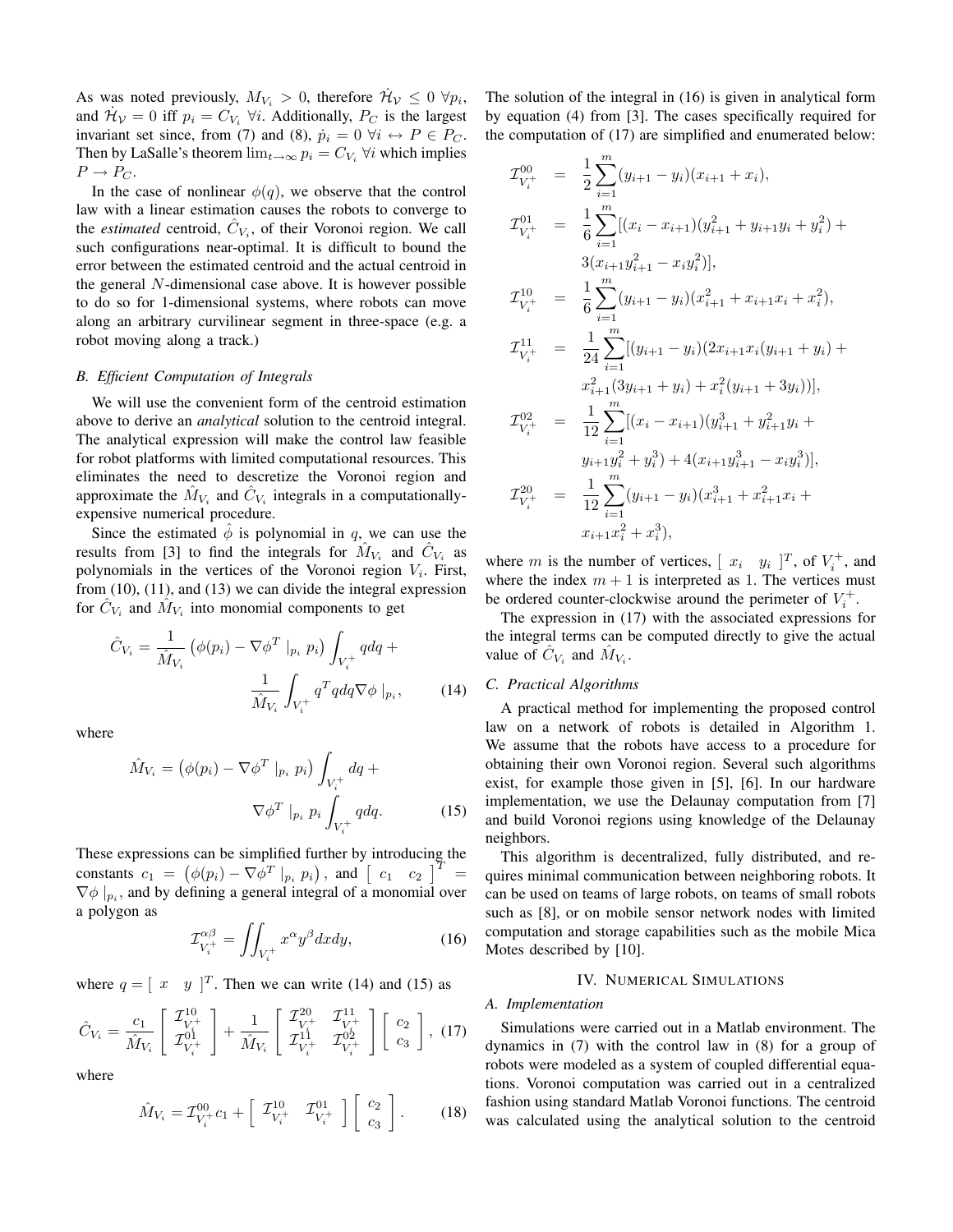**Algorithm 1** The Coverage Control Algorithm

**Require:** Each robot can compute its local Voronoi region **Require:** Each robot's sensor can measure  $\phi(p_i)$  and  $\nabla \phi|_{p_i}$ **Require:** Each robot can sense the location of the boundary of the space of interest, Q **loop** Measure coordinates of neighboring robots Compute local Voronoi region,  $V_i$ Measure  $\phi(p_i)$  and  $\nabla \phi |_{p_i}$ Truncate  $V_i$  to get  $V_i^+$ Evaluate analytical expression in (17) to compute centroid approximation,  $\hat{C}_{V_i}$ Apply control input  $u_i = k(\hat{C}_{V_i} - p_i)$ **end loop**

integral given in (17). A custom, fixed-time-step numerical solver was used to integrate the equations of motion of the group of robots. The sensory function,  $\phi(q)$ , was built from Gaussians. Specifically, two cases were investigated. For the first case, the function was chosen as

$$
\phi(q) = \frac{\gamma}{\sigma\sqrt{2\pi}} \left( e^{-\frac{(q-\mu_1)^2}{2\sigma^2}} + e^{-\frac{(q-\mu_2)^2}{2\sigma^2}} \right). \tag{19}
$$

A function with multiple maxima was used to illustrate the robustness of the control scheme to complicated sensing environments. For the second case, a single Gaussian was used of the form

$$
\phi(q) = \frac{\gamma}{\sigma\sqrt{2\pi}}e^{-\frac{(q-\mu_1)^2}{2\sigma^2}}.\tag{20}
$$

This  $\phi(q)$  was chosen to gather statistical data about convergence properties over a number of runs. The parameters used for the Gaussian functions were  $\gamma = 1$ ,  $\sigma = 1/\sqrt{2}$ ,  $\mu_1 = (.2, .2),$  and  $\mu_2 = (.8, .8).$  The control gain was  $k = 5$ , the region  $Q$  was set to be a square of 1 meter on each side, and q was a Cartesian point  $\begin{bmatrix} x & y \end{bmatrix}^T \in Q$ .

## *B. Results*

Figure 2 shows the results of a typical simulation run with the  $\phi(q)$  given by (19). The initial configuration of the network is shown in Figure 2(a), the trajectories of the robots (dashed lines) in Figure 2(b), and the final configuration in Figure 2(c). The centers of the Gaussian functions,  $\mu_1$  and  $\mu_2$ , are marked with x's. In Figure 2(d), the time evolution of the x and y coordinates of one robot are shown. The performance of the control scheme is clearly demonstrated in the simulation.

To assess convergence properties of the algorithm, statistical results were compiled over a number of simulation runs with random initial configurations using the  $\phi(q)$  given by (20). Three batch runs were executed: one batch of 1000 simulation runs with 10 robots, one of 100 simulation runs with 100 robots, and one of 10 simulation runs with 1000 robots. Each simulation run was said to converge if the mean normed error of the group of robots was found to be less than  $1 \times 10^{-7}$ m. The mean and standard deviations of the convergence times are shown in Table I.





Fig. 2. The initial configuration of the network is shown in  $2(a)$ , the trajectories of the agents (dashed lines) in 2(b), and the final configuration in 2(c). The Gaussian centers of  $\phi(q)$  are marked by x's. In 2(d), the time evolution of the  $x$  and  $y$  coordinates of one agent are shown.

|                       | Mean $(s)$ | Standard Deviation (s) |
|-----------------------|------------|------------------------|
| 10 Robots 1000 Trials | 9.56       | 3.18                   |
| 100 Robots 100 Trials | 25.10      | 1.23                   |
| 1000 Robots 10 Trials | 19.33      | 2.14                   |

TABLE I

MEAN AND STANDARD DEVIATION OF CONVERGENCE TIMES

The mean normed errors are shown in Figure 3 for all simulation runs for each of the three batches. The plots are given on semi-log axes to emphasize that after some time, the convergence rate of the closed-loop system appears to be nearly exponential.

It is interesting to note that, although covergence rates decrease as the network size increases, the time to reach a particular small error value does not necessarily increase, as shown in Table I. One can interpret this effect as the result of two opposing factors. With few robots, global movement of the network can occur rapidly because the motion of one robot quickly propagates to influence all of the others. This propagation effect becomes more sluggish as the network size increases. However, with a large number of robots, there is a high likelihood that the initial position of any one robot is close to its final position. Thus each robot has less distance to cover. The push-and-pull of these two factors creates the effect that is evidenced in the data. Notice also that the variance appears to decrease with increasing network size. This is a statistical side-effect. Because the plots show mean normed error, a large network will be more likely to have a mean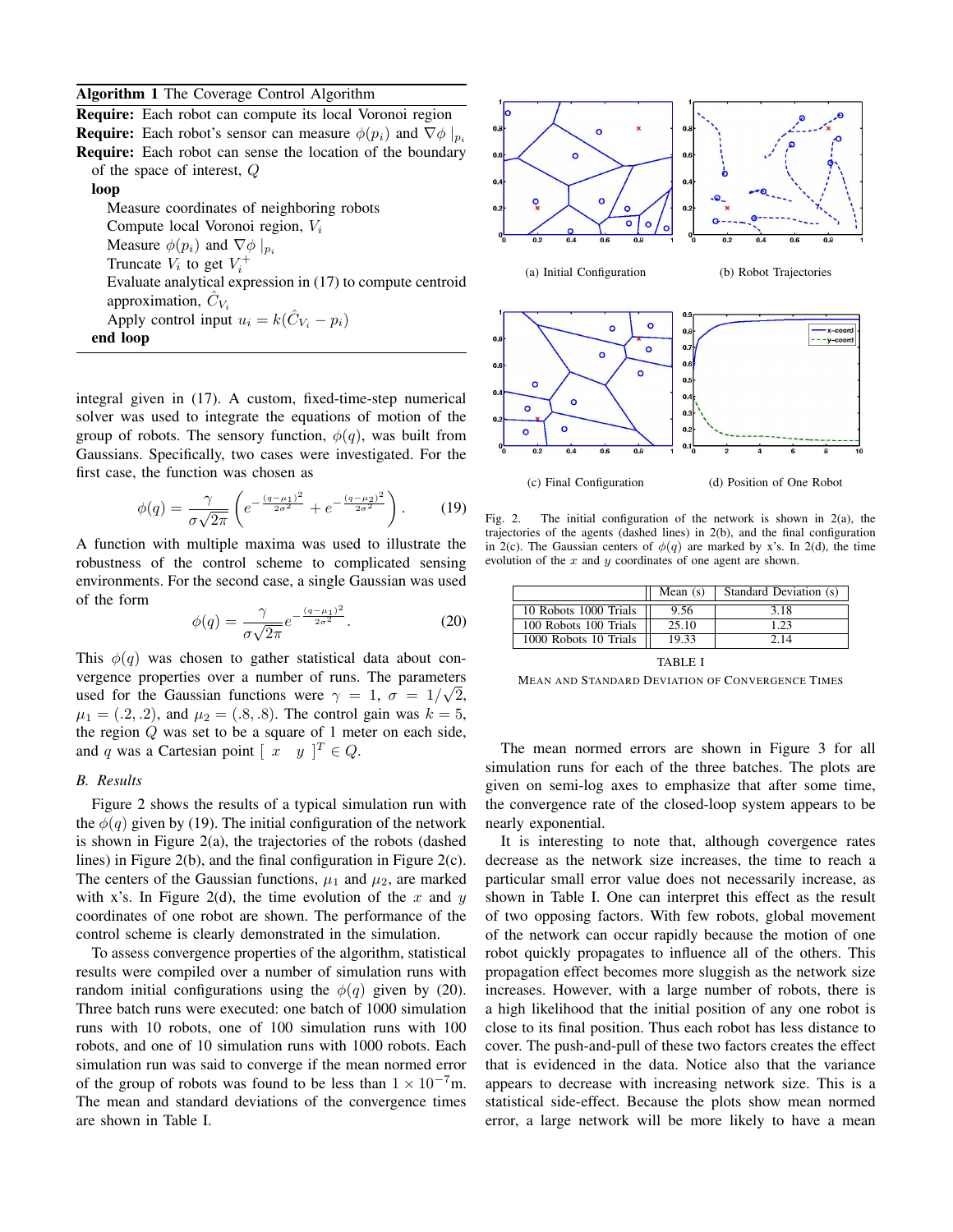

Fig. 3. The trajectories of the mean normed error of the robots are shown for 10, 100, and 1000 robots over 1000, 100, and 10 trials respectively. The plots are on log-log axes to show the near exponential error decay.

close to the ensemble mean than a small network.

The final distribution of the robots with respect to distance from the Gaussian center is shown for all three batches in Figure (4). The densities appear more jagged for smaller networks because there are fewer centroidal Voronoi configurations for smaller groups of robots. The densities are not precisely Gaussian, nor are they meant to be. But there are high concentrations of robots where the  $\phi(q)$  is large, indicating an area of sensory interest, and low concentrations where  $\phi(q)$  is small, where there is little sensory interest.

#### V. HARDWARE EXPERIMENTS

We implemented and tested the algorithm on a group of mobile "SwarmBots." A light source was used to create a sensory function  $\phi(q)$  of light intensity. The robots used readings from light sensors and neighbor localization to carry out Algorithm 1.

# *A. The Swarm Hardware*

Each SwarmBot (Figure 5) is autonomous and is equipped with bump sensors, light sensors, and an infra-red interrobot communication and localization system called ISIS. The light sensors detect the sensory input. The ISIS inter-robot localization system provides local neighbor positions used to compute the Voronoi cells.

We limited the range of the localization system to one meter to increase the diameter of the network and minimize the number of inter-robot packet collisions. This algorithm uses no communications other than the localization messages, allowing us to test it with many robots in a small physical space.



(c) 1000 Robots, 10 Trials

Fig. 4. The steady state density of robots as a function of distance from the Gaussian center are shown for the three batch runs.



Fig. 5. The iRobot SwarmBot is designed for distributed algorithm development. Each SwarmBot has an infra-red localization and communication system called ISIS which enables nearby robots to communicate and determine the bearing, orientation, and range of their neighbors. An omni-directional bump skirt provides low-level obstacle avoidance. A 40 MHz 32-bit ARM Thumb microprocessor provides enough processing power for our algorithms.

#### *B. Implementation of the Control Algorithm*

The implementation of Algorithm 1 on the SwarmBot system required several modifications. The robots had a limited communication range of radius one meter, therefore the Delaunay neighbors computed by any robot were only those Delaunay neighbors within the one meter disk of the robot. These local Delaunay graphs might not be the same as their global counterparts. We assumed that edges of greater than length one meter are uncommon in the triangulated graphs we consider and the effects of removing them have little impact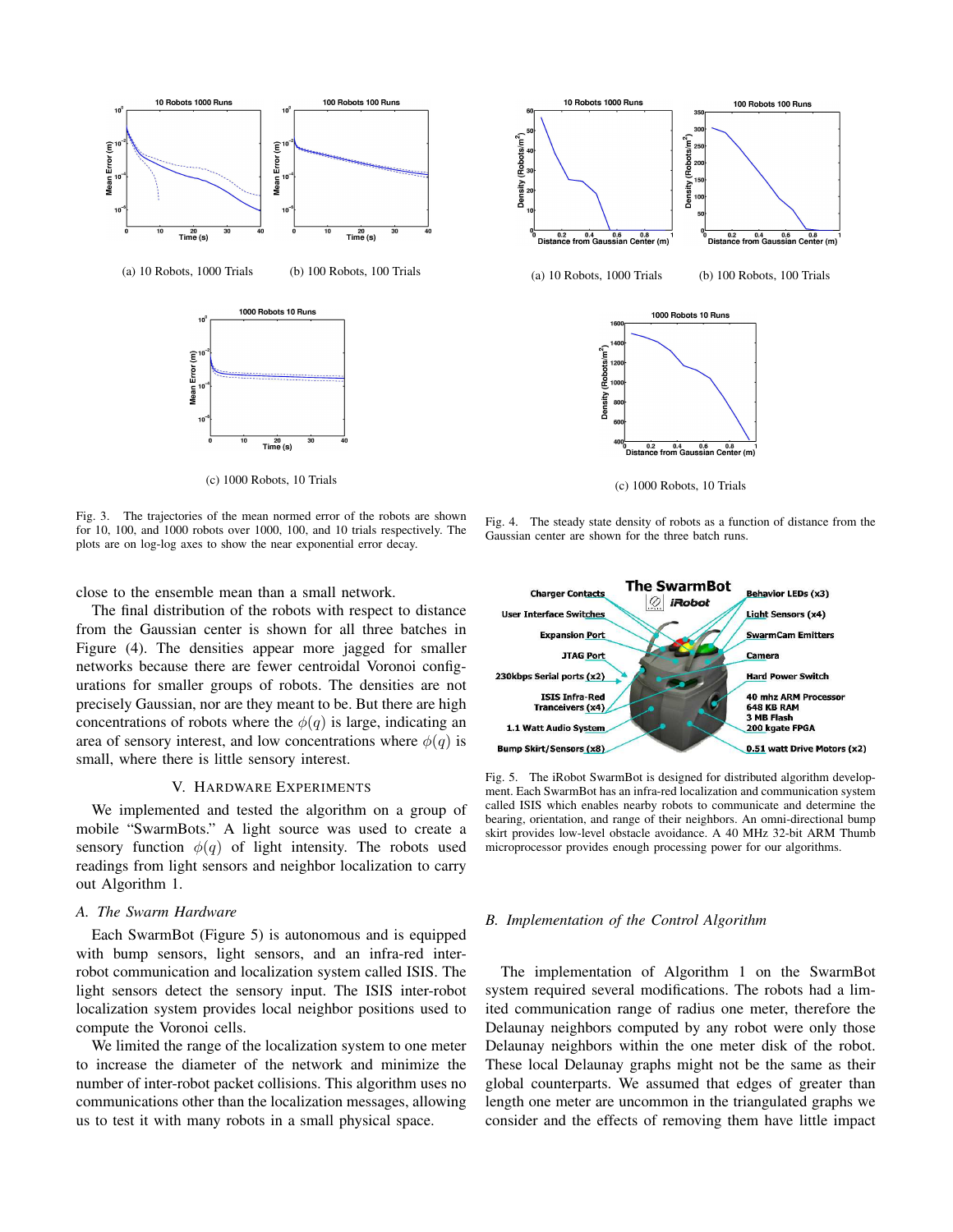

Fig. 6. The method used for closing the unbounded Voronoi region of a robot with 1 neighbor is shown on the left. The method for an unbounded Voronoi region of a robot with any two consecutive neighbors separated by more than  $\pi$  rad is shown on the right.

on the final result.<sup>3</sup>

In addition, Algorithm 1 requires that each robot can detect and localize the boundaries of the region Q. This is necessary to prevent the Voronoi region of any robot from being unbounded. We did not implement boundary sensing on the SwarmBot. Instead, we developed three heuristic rules for truncating infinite Voronoi regions. Unbounded Voronoi regions occur in three distinct cases for robots on the boundary of the network. These are enumerated below along with the associated truncation technique.

- 1) *No Voronoi Neighbors:* The centroid is computed to be the robot's current position, thus the robot does not move until it acquires a neighbor.
- 2) *One Voronoi Neighbor:* A Voronoi region is constructed from an isosceles triangle of constant size whose base lies on the bisector between the two robots (see the left of Figure 6).
- 3) *Two Consecutive Voronoi Neighbors Separated by an angle*  $\geq \pi$ : A line is added perpendicular to the bisector of the infinite region at a constant distance from the robot (see the right of Figure 6). The two intersection points of this line with the unbounded Voronoi region are taken as vertices of the truncated Voronoi region.

Also, the robots' light sensors returned a bearing and distance. This was not enough information to compute  $\nabla \phi |_{p_i}$ directly. To overcome this problem, we fixed the magnitude of  $\nabla \phi |_{p_i}$  and determined its direction from the sensory stimulus. The signal strength  $\phi(p_i)$  was measured directly.

Finally, the SwarmBot had a low-level controller in place which allowed the robot to move to a particular point relative to its current position. We used this position control as a substitute for velocity control. In particular, at each time instant, the input to the position controller was given as the estimated centroid value  $\hat{C}_{V_i}$ . This turned out not to be a

difficulty since the low level control-loop was already well suited for the experiments.

The computational and memory requirements for this algorithm were small, and modification of the algorithm to run with integer calculations was straightforward. On the 40MHz ARM Thumb processors used in the SwarmBots, the memory usage for all the steps outlined in Algorithm 1, including the special cases discussed above, was 3949 bytes of code and 1284 bytes of RAM. With 8 neighbors, one cycle of the algorithm ran at 70ms, fast enough for real-time position updates.

#### *C. Experiments*

We measured the performance of the algorithm in two sets of experiments. For the first set of experiments, a factor was introduced to chnage the robots' final configuration. In particular, if we define  $\phi(p_i)$  as the light intensity measured by the robots' light sensors at  $p_i$ , we chose a DC offset,  $\Phi_{Offset}$ to create a  $\phi$  function  $\phi = \Phi_{Offset} + \phi$ . This had the effect of reducing the influence of the measured light gradient. Thus final robot density varied inversly with the value of  $\Phi$ Offset. Three runs were performed for each of six values of  $\Phi_{Offset}$ : 800, 400, 200, 100, 50, and 10. In each experimental run, 40- 50 robots were started uniformly dispersed in a dark,  $8' \times 8'$ workspace. A light source was placed at the middle of one of the perimeter walls of the workspace. The robots were given two minutes to reach a final configuration. Photographs of the final robot configurations are shown for each  $\Phi$ <sub>Offset</sub> value in Figure 7, along with plots of the final robot densities as a funtion of distance from the light source.

A second set of experiments was carried out to quantify the actual error of the robots over the course of a single run. Twenty robots were started consentrated in one corner of the  $8' \times 8'$  workspace. The light intensity was controlled to be as uniform as possible over the workspace. Special stationary robots were evenly spaced along the perimeter of the workspace, five along each wall. These were used to help ensure that the voronoi regions of the active robots remained bounded throughtout the experiment without having to use the heuristics described above. The 20 active robots ran algorithm 1 for a total of 3 minutes. They were stopped at regular time intervals throughout the 3 minutes, and their positions were measured. The position measurements were used to compute, off line, the error between each robot's position and the centroid of its Voronoi region. The time history of the mean error measured in this way is shown in Figure 9. Note that the error diminishes over time as would be expected.

# VI. CONCLUSION

In this paper, a decentralized method for controlling coverage in mobile sensor networks was presented. The method is related to one proposed in [5], and introduces an innovation that allows for the network to adapt to unknown sensory environments. An analytical expression for centroid calculations was derived to make the algorithm computationally feasible on small robot platforms. The control scheme was demonstrated in numerical simulation. The control scheme

<sup>&</sup>lt;sup>3</sup>A Voronoi based control scheme with limited range communication was shown in [4] to have similar convergence properties as the case with unlimited communication range.